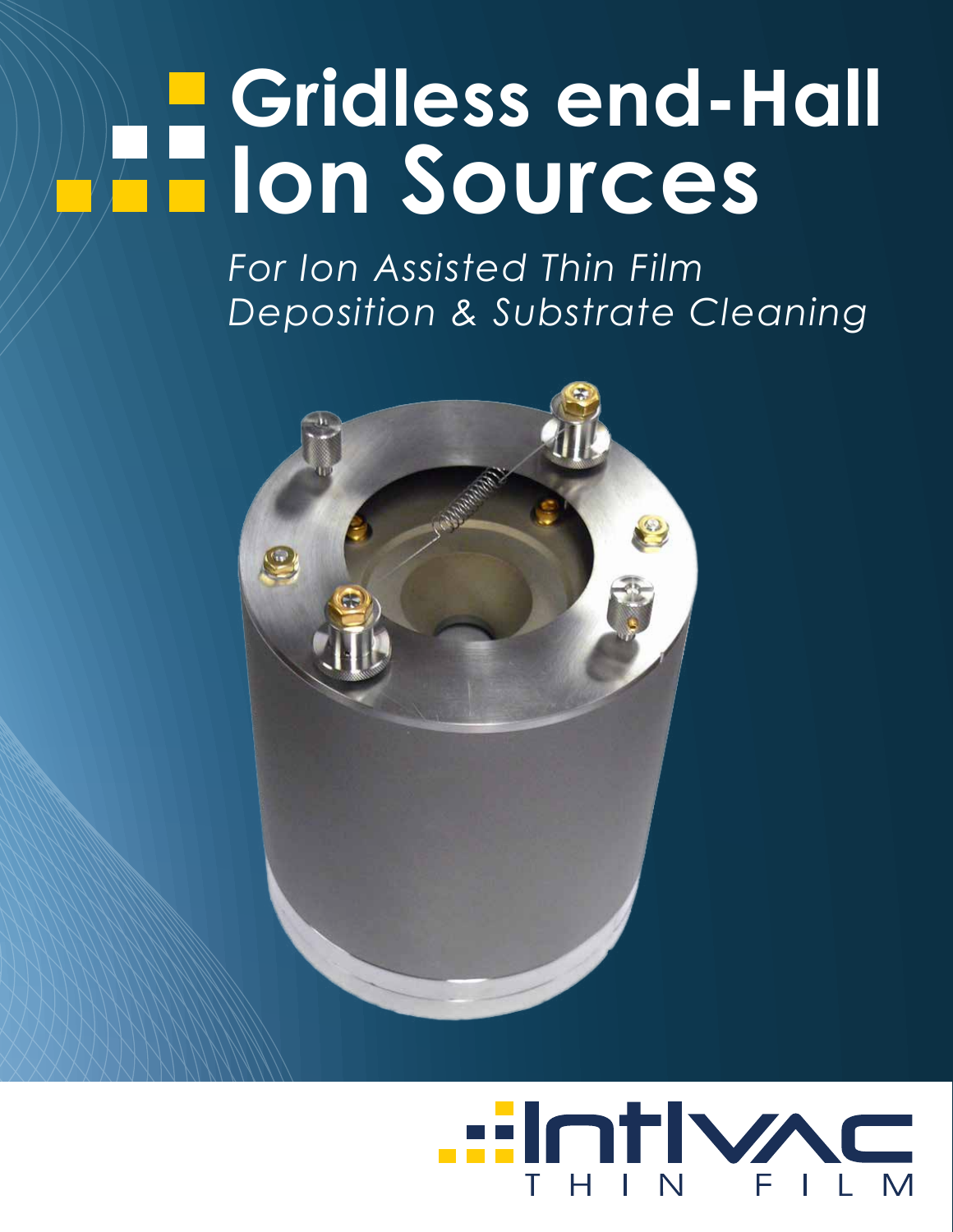### **END-HALL ION SOURCES** 40

## **MARK I ION SOURCE**

The Mark I End-Hall is ideal for small research and development and pilot production e-beam 140 **Substrate Temperature** coating systems. **(at 60cm throw distance)**

#### **FEATURES**

- Reactive gas compatible
- Low contamination
- Rugged and reliable
- Ideal for small systems





| <b>DEVICE/PROCESS</b>                    | <b>MATERIALS</b>                     |
|------------------------------------------|--------------------------------------|
| Source dimensions:<br>(dia. x length)    | $6.4$ cm $x$ 11.4 cm                 |
| <b>Chamber size:</b>                     | up to 60 cm                          |
| Throw distance:<br>(source-to-substrate) | up to 30 cm                          |
| lon energy:                              | 50-170 eV                            |
| <b>Beam current:</b>                     | up to 200 mA                         |
| <b>Operating pressure:</b>               | $<$ 3 $\times$ 10 <sup>-4</sup> Torr |
| Magnet:                                  | <b>High-Curie point</b><br>permanent |
| Cathode/neutralizer:                     | <b>Immersed filament</b><br>or HCES  |
| <b>Gas requirements:</b>                 | $3-10$ sccm                          |

#### **MARK II ION SOURCE** 0 **Temp Fil, 5 Amps, without cooling**

**Anode Voltage (Va)**

**Fil, 5 Amps, with cooling**

**170 120 70**

**Anode Conduct = 1A**

The Mark II is the industry standard source for optical coating systems and is the most widely used ion assist source.

#### **FEATURES**

- Production proven design **I**en current density,  $\blacksquare$
- $\bullet$  Reactive gas compatible
- Low contamination
- Numerous options



| <b>DEVICE/PROCESS</b>                    | <b>MATERIALS</b>                     |
|------------------------------------------|--------------------------------------|
| Source dimensions:<br>(dia. x length)    | 14 cm $\times$ 19 cm                 |
| <b>Chamber size:</b>                     | $60 - 150$ cm                        |
| Throw distance:<br>(source-to-substrate) | $30-90$ cm                           |
| lon energy:                              | $60-170eV$                           |
| <b>Beam current:</b>                     | up to 1000 mA                        |
| <b>Operating pressure:</b>               | $<$ 3 $\times$ 10 <sup>-4</sup> Torr |
| Magnet:                                  | <b>High-Curie point</b><br>permanent |
| Cathode/neutralizer:                     | <b>Immersed filament</b><br>or HCES  |
| <b>Gas requirements:</b>                 | 10-50 sccm                           |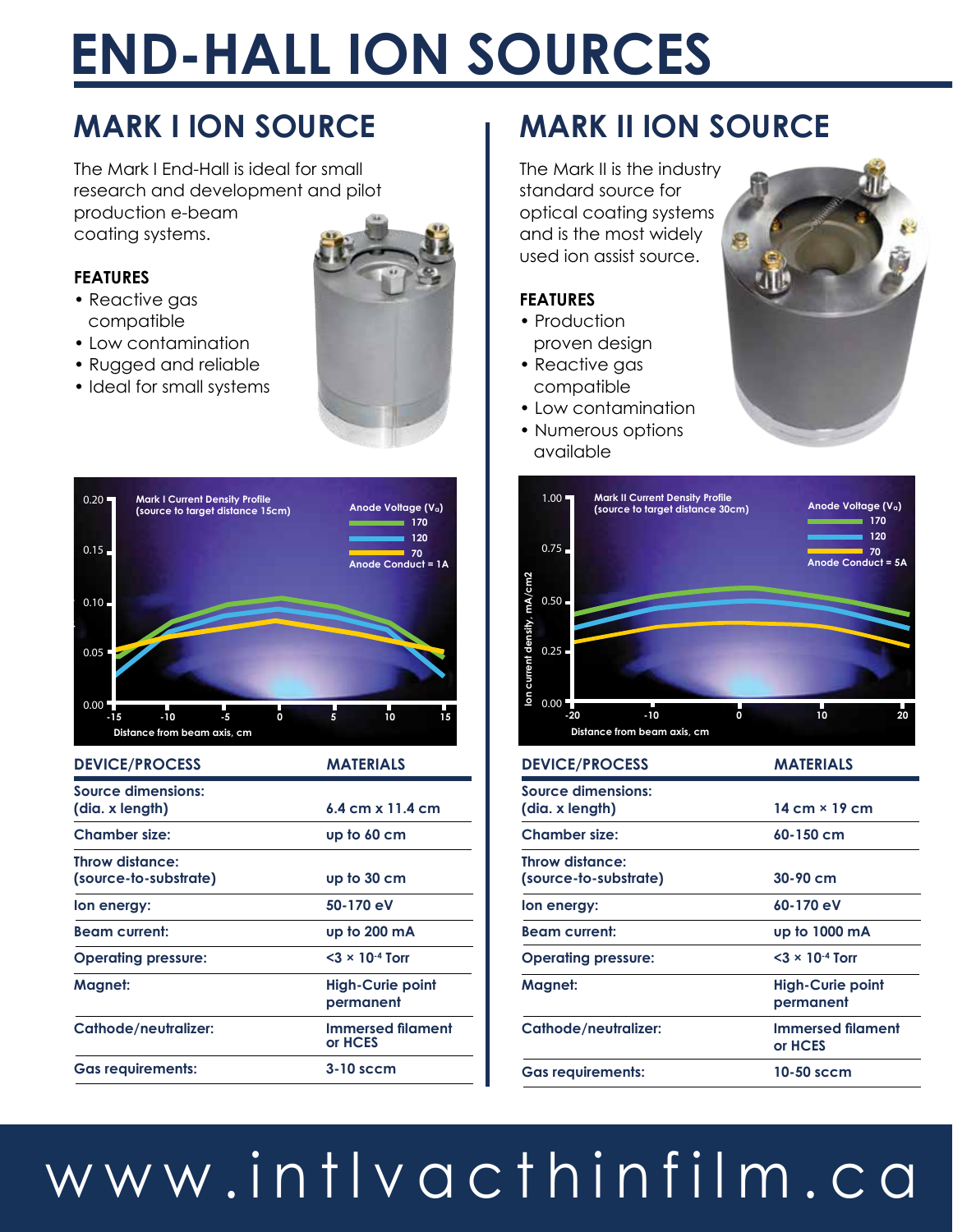### **WATER-COOLED MARK II ION SOURCE**

The Water-Cooled Mark II Ion Source adds efficient cooling for processes requiring low temperatures and reduced cycle times. Engineered and tested to withstand rigourous production environments, the Water-Cooled Mark II has a distinctive anode design which promotes excellent heat transfer out of the vacuum chamber and away from substrates.



#### **WATER-COOLED FEATURES & BENEFITS**

- ▀ **Dramatically reduced substrate temperatures**
- ▀ **Elimination of cool-down prior to venting**
- Greater ion beam stability/control

#### **RESULTS**

- ▀ **Reduced stress**
- ▀ **Increased production throughput**
- ▀ **Reproducible film properties**

### **MARK II - HCES**

The Mark II ion source is configured with a Hollow Cathode Electron Source (HCES) to permit long run times with reactive gases while maintaining consistent and reliable operation. Ideal for oxygen and other long reactive processes, the HCES provides sufficient electron emission for ionization and beam neutralization. When combined with the Water-cooled anode, the Mark II-HCES provides the coolest operation of the Mark II Series.

#### **BENEFITS**

- ▀ **Filamentless operation**
- **Reduced contamination**
- Cool source operation

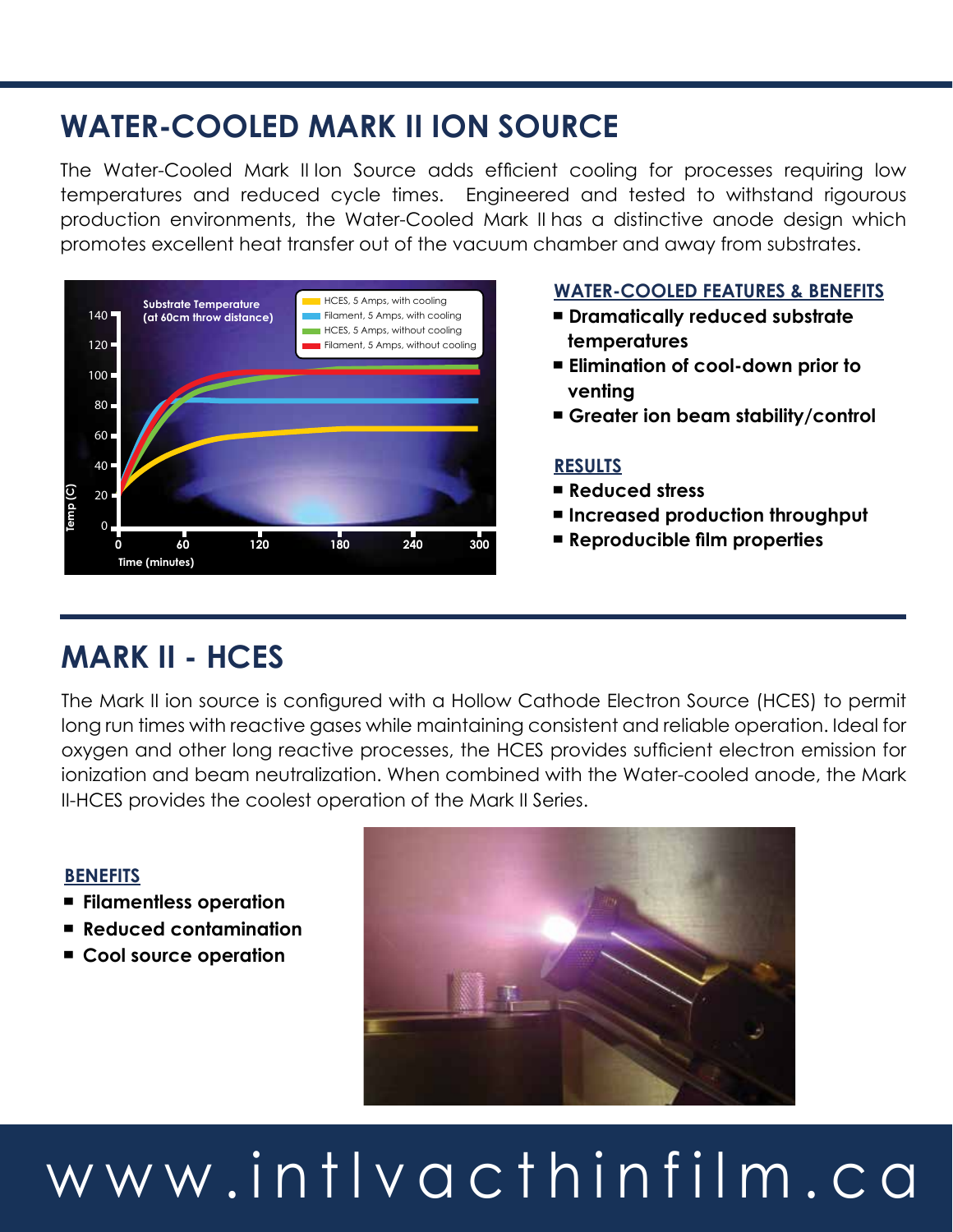## **END-HALL ION SOURCES**

## **GRIDLESS ION SOURCE POWER SUPPLIES**

#### **Reverse compatible**

- Remote I/O is pin to pin compatible Faster operation & response
- Digital & Switching technology
- Quick start (learn)
- More stable operation

#### **Mark I & Mark II Power Supply**

- Dual regulation
- More reliable
- Low stored energy & output limits
- Longer filament lifetime
- Filament soft-start
- Triple filament lifetime option



### **END-HALL ION SOURCE POWER PACK CONTROLLER:**

|                          | <b>FILAMENT VERSION</b>              | <b>HOLLOW CATHODE VERSION</b>         |
|--------------------------|--------------------------------------|---------------------------------------|
| <b>PRODUCTS:</b>         | <b>Mark I and Mark II</b>            | Mark I, Mark II, Mark II HO, Mark III |
| • FILAMENT               | <b>7A emission current</b>           | <b>10A emission current</b>           |
|                          | <b>Soft Start</b>                    | <b>Soft Start</b>                     |
| • DISCHARGE              | 1A or 5A & 170V DC                   | 10A or 5A & 300V DC                   |
|                          | <b>Standard and low voltages</b>     | <b>Standard and low voltages</b>      |
| <b>• AUTOCONTROLLER</b>  | <b>System Control</b>                | "Autopilot" System Control            |
|                          | <b>Gas Control - 4 MFCs</b>          | <b>Gas Control - 4 MFCs</b>           |
|                          | Open or closed gas loop control      | Open or closed gas loop control       |
|                          | <b>Automatic Start/Stop Sequence</b> | <b>Automatic Start/Stop Sequence</b>  |
| <b>REMOTE INTERFACE:</b> | <b>Isolated analog &amp; RS-232</b>  | <b>Isolated analog &amp; RS-232</b>   |
| <b>INTERCHANGABLE:</b>   | Mark I & Mark II reverse compatible  | Mark I & Mark II reverse compatible   |
| SIZE:                    | 19" rack mount, 3U (13.3cm)          | 19" rack mount, 3U (13.3cm)           |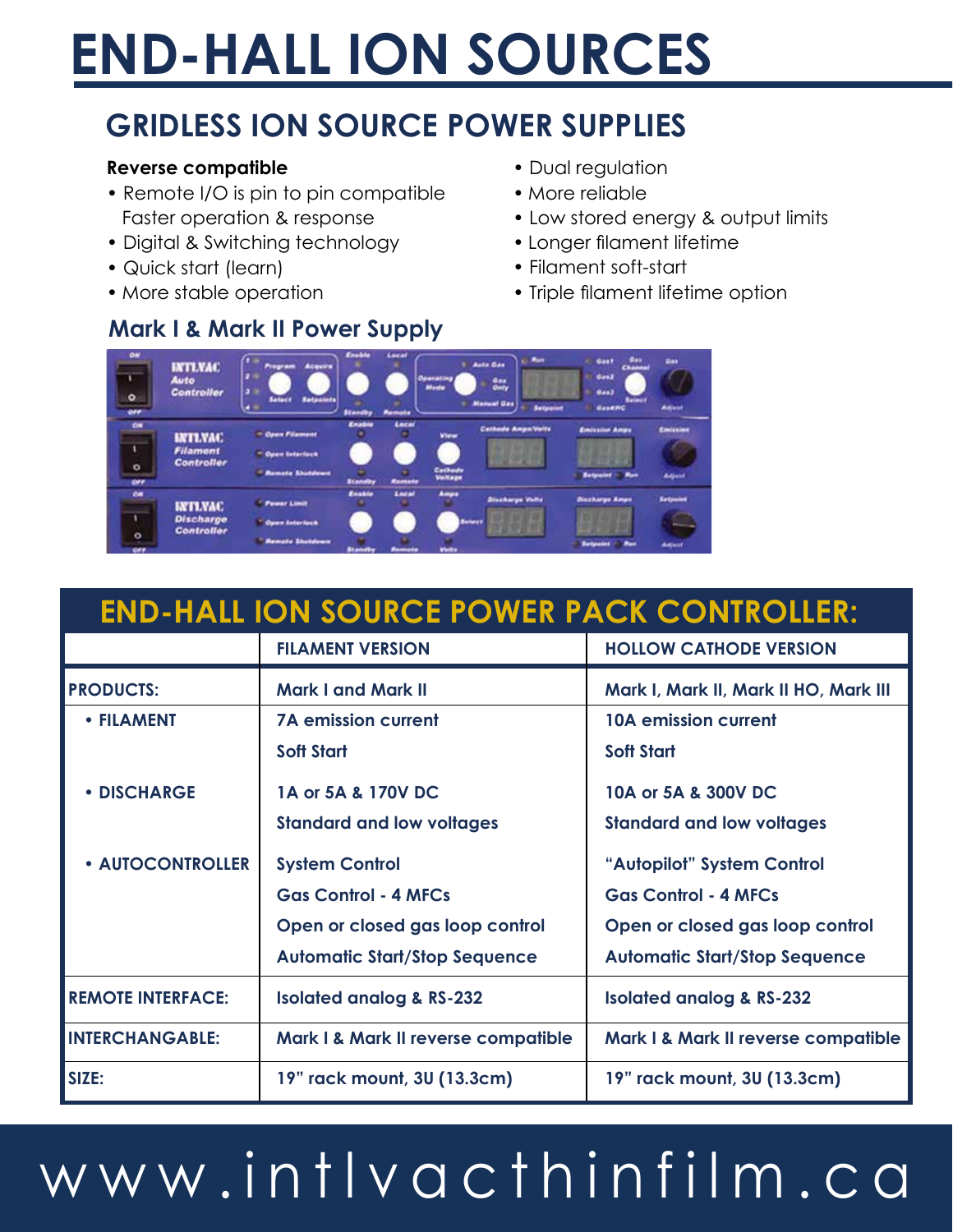### **MARK II WATER-COOLING RETRO-FIT KIT**

#### **BENEFITS OF A WATER-COOLED ANODE**

#### *Promote amorphous/crystalline growth*

• Near bulk indices

#### *Increased packing density*

- Eliminates water absorption
- Low spectral shift
- Hard, environmentally durable coatings

#### *Improved Step Coverage*

- Preferred grain sizes and boundaries
- Minimizes scatter and absorption

#### *Improved Adhesion*

• Films adhere to substrates and each other

#### *Control Stoichiometry*

• Predictable and reproducible films



### **HOLLOW CATHODE ELECTRON SOURCE RETRO-FIT KIT**



Used instead of a tungsten filament, the Hollow Cathode Electron Source (HCES) ensures a contamination free environment and reduces maintenance intervals.

Intlvac's new Hollow Cathode Tip can run for over 150 hours before replacment.

Our retro-fit kits come complete with everything you need to make the switch.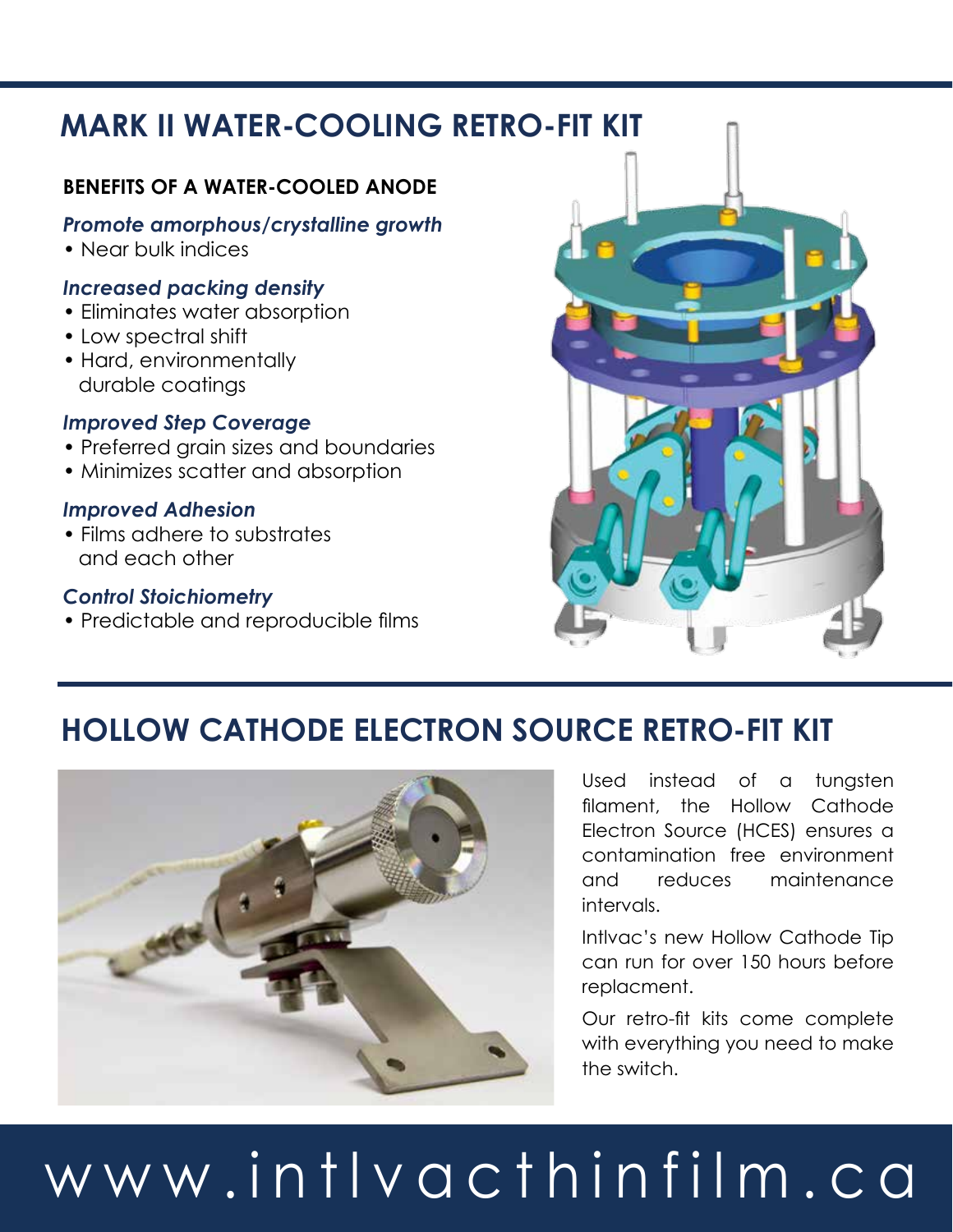## **END-HALL ION SOURCES**

### **CONVENIENT ONLINE SHOPPING**



INTLVAC THIN FILM manufactures and has IN STOCK every part for the Mark I and Mark II ion sources at our NY facility. Orders are shipped the same day and there is always someone available to answer any of your questions.

Our website, www.intlvac.com, has a price and picture of every part. Plus we have complete assembly drawings of the Mark I and Mark II ion source to help you determine what parts you require.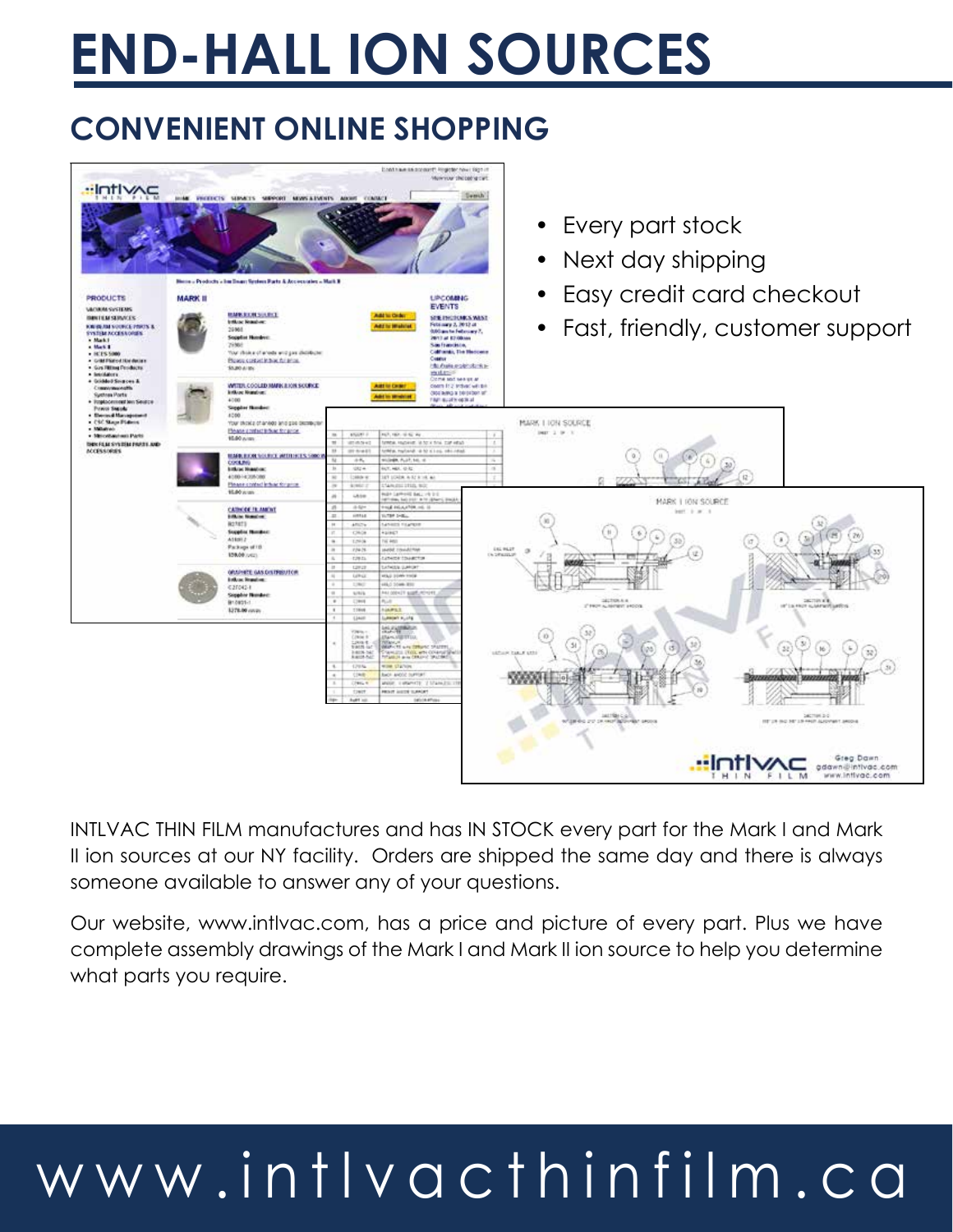## **REFURBISH & RETROFIT**

## **COMMONWEALTH SCIENTIFC & VEECO ION TECH**

Upgrade your old Commonwealth Scientific or Veeco Ion Tech system to a state of the art ion source and modern control system utilizing a LabVIEW interface and datalogging of your process. Substrate stages can also be refurbished with new parts made to the original specifcations







**VENT** 

+Inflyne

## **MARK I AND MARK II SOURCES**

Intlvac provides full service refurbishing of Mark I and Mark II ion sources using parts made to the original specifications .